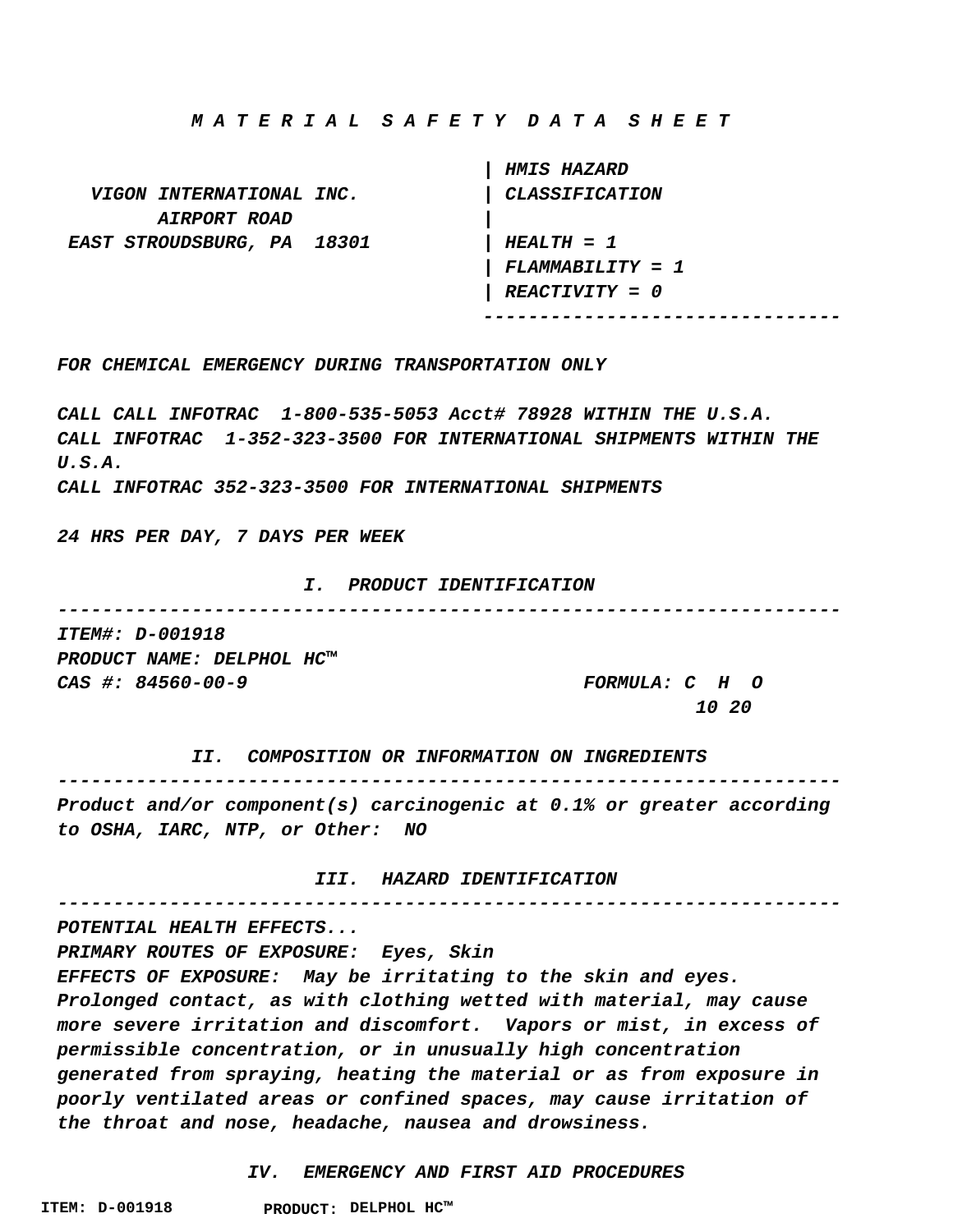**---------------------------------------------------------------------- INHALATION EXPOSURE: If headache, irritation, nausea, or drowsiness occurs, remove to fresh air and call a physician. EYE CONTACT: Remove contact lenses. Flush eyes with cool water for at least 15 minutes. Hold eyelids apart while flushing to rinse entire surface of eyes and lids. Call a physician. SKIN CONTACT: Remove contaminated clothing. Wash skin with mild soap and water. If irritation or any other symptoms occur, call a physician. INGESTION: If patient is conscious and can swallow, administer water and call a physician or poison control center immediately. Do not induce vomiting. OTHER INSTRUCTIONS: None. V. FIREFIGHTING MEASURES ---------------------------------------------------------------------- FLASH POINT (CC, F): >200 RECOMMENDED FIRE EXTINGUISHING MEDIA: Carbon-dioxide, foam, or dry chemicals. RECOMMENDED PROTECTIVE EQUIPMENT FOR FIREFIGHTERS AND SPECIAL**

**PROCEDURES: Use of self-contained breathing apparatus with full face piece operated in the positive pressure demand mode when fighting fires.**

**Protective clothing is recommended. Prevent contact with skin and eyes.**

**Cool fire exposed containers.**

**UNUSUAL FIRE AND EXPLOSION HAZARDS: Combustible liquid. Avoid heat, sparks, and open flames.**

**HAZARDOUS COMBUSTION PRODUCTS: Carbon dioxide, carbon monoxide, fumes.**

**HAZARDOUS POLYMERIZATIONS: None occurs.**

# **VI. ACCIDENTAL RELEASE MEASURES**

**----------------------------------------------------------------------**

**PROCEDURES IN CASE OF ACCIDENTAL RELEASE, BREAKAGE, OR LEAKAGE: Ventilate area. Avoid breathing vapor. Avoid contact with skin, eyes and clothing. Pressure demand air supplied respirators should always be worn when the airborne concentration of the contaminant or oxygen is unknown. Otherwise, wear NIOSH approved respiratory protection and other personal protective equipment as appropriate for the potential exposure hazard. Remove any sources of flame or sparks. Contain spill if possible. Absorb spill with vermiculite or other suitable absorbant material. Shovel up material and place in approved disposal container. Dispose of in accordance with current local, state, and federal laws and regulations.**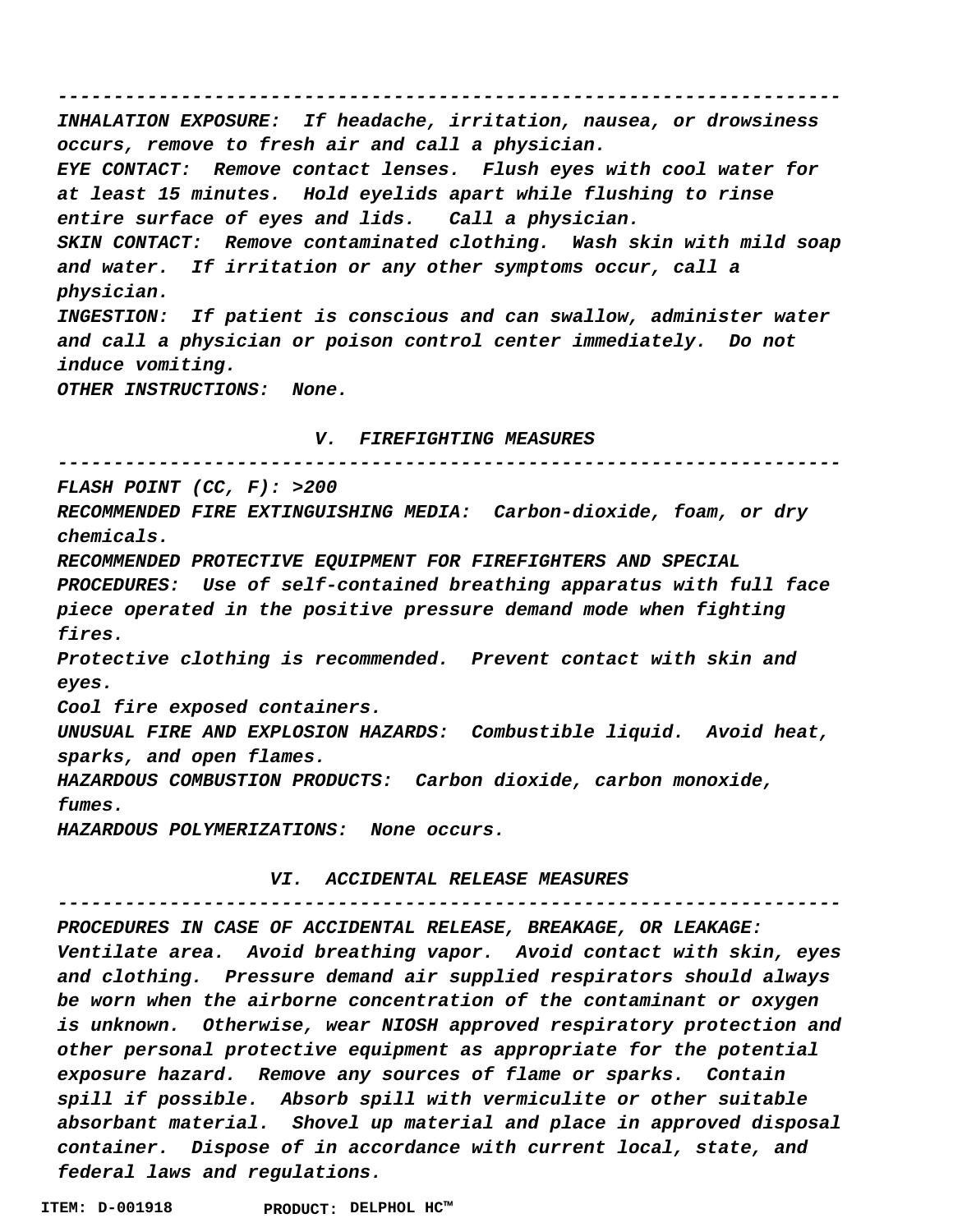# **VII. HANDLING AND STORAGE INFORMATION ----------------------------------------------------------------------**

**PRECAUTIONS TO BE TAKEN IN HANDLING: Avoid breathing vapors. Avoid contact with skin, eyes and clothing. Avoid prolonged or repeated exposure. Wash thoroughly after handling. STORAGE: Keep tightly closed. Store in cool dry place.**

```
 VIII. EXPOSURE CONTROLS AND PROTECTION INFORMATION
      ----------------------------------------------------------------------
THRESHOLD LIMIT VALUE (TLV): Not established.
OSHA PERMISSIBLE EXPOSURE LIMIT (PEL): Not established.
RESPIRATORY PROTECTION: Usually not required.
VENTILATION: Mechanical (General) - meeting ACGIH standards.
PROTECTIVE GLOVES: Rubber gloves.
EYE PROTECTION: Safety glasses.
OTHER PROTECTIVE EQUIPMENT: Safety shower, eye wash.
```
 **IX. PHYSICAL AND CHEMICAL PROPERTIES**

**----------------------------------------------------------------------**

**APPEARANCE: Colorless liquid ODOR DESCRIPTION: Characteristic odor BOILING POINT: 222 VAPOR PRESSURE (mm Hg @ 20° C): 0.0379 @ 25°C VAPOR DENSITY (AIR = 1): 5.4 SPECIFIC GRAVITY @ 25 C (WATER = 1): 0.89 SOLUBILITY IN WATER: Insoluble**

**----------------------------------------------------------------------**

 **X. STABILITY AND REACTIVITY**

**CONDITIONS/MATERIALS TO AVOID: Normally stable under proper conditions. Avoid excessive heat, open flames, or other sources of ignition. Avoid contact with strong acids, alkalies, and/or oxidizing agents.**

## **XI. TOXICOLOGICAL INFORMATION**

**---------------------------------------------------------------------- Acute oral toxicity (OECD 423): LD50 > 2000 mg/kg Mutagenicity (OECD 471): Not mutagenic Mutagenicity (OECD 473): Not clastogenic to human lymphocytes in in-vitro Guinea Pig Maximization Test (OECD 409): negative at 100% HRIPT which was carried out at 10% in DEP/Ethanol (25:75): negative**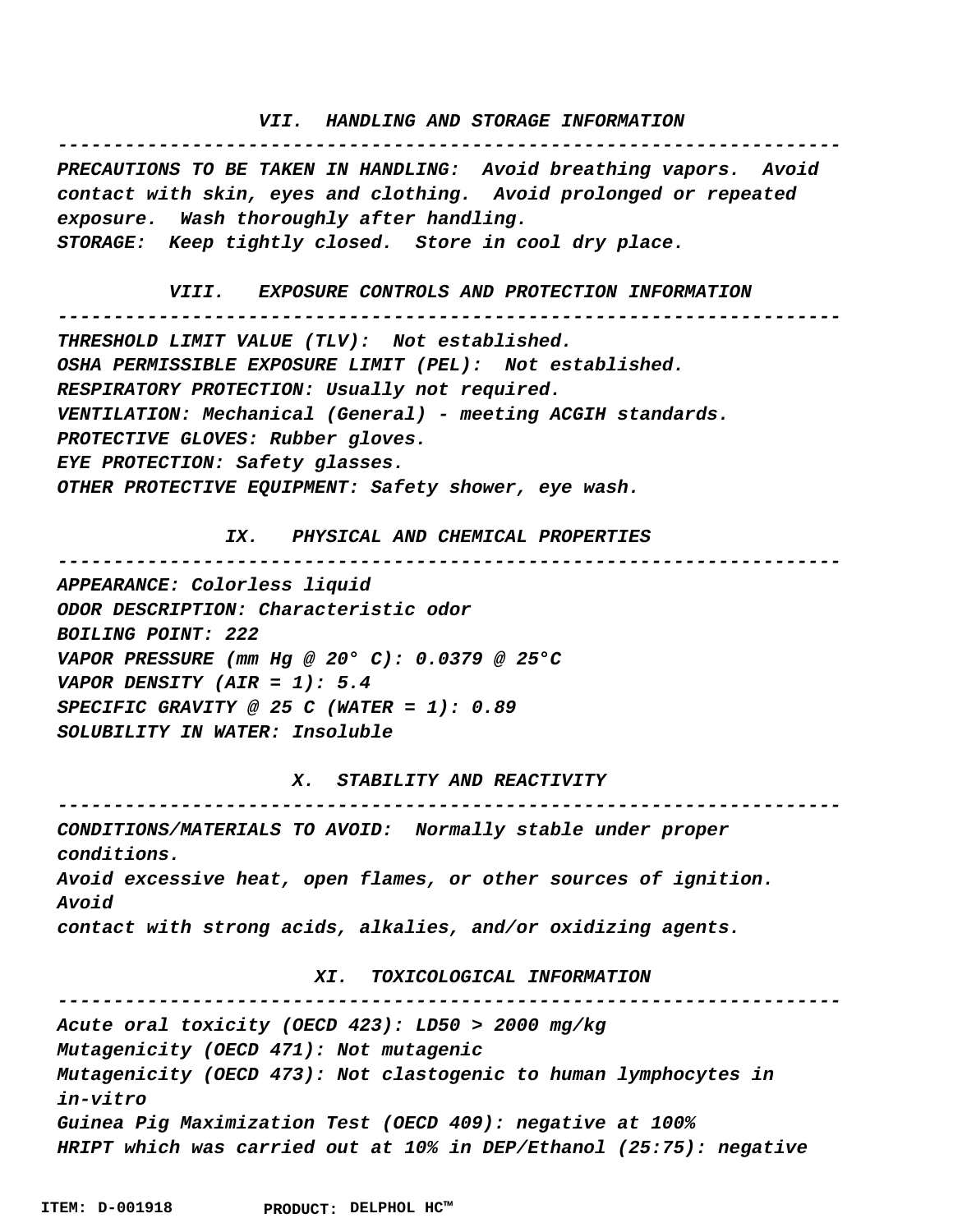# **XII. ECOLOGICAL INFORMATION**

**----------------------------------------------------------------------**

**Algal inhibition test (OECD 201): measured 72-hr EC50 (growth): 14 mg/l, NOEC: 1.7 mg/l Acute daphnia test (OECD 202): measured 48-hr EC50: 18 mg/l Acute fish test (OECD 203): measured 96-hr LC50: 13 mg/l Readily biodegradability (OECD 310): 78.56% (readily biodegradable)**

#### **XIII. DISPOSAL CONSIDERATION**

**---------------------------------------------------------------------- WASTE DISPOSAL METHOD: Under RCRA, it is the responsibility of the user of the product to determine at the time of disposal, whether the product meets RCRA criteria for hazardous waste.**

 **XIV. TRANSPORTATION INFORMATION**

**---------------------------------------------------------------------- TRANSPORTATION BY GROUND, AIR OR VESSEL:NOT REGULATED**

**SEGREGATION: Usual precautions for combustible liquids.**

# **XV. REGULATORY INFORMATION \_\_\_\_\_\_\_\_\_\_\_\_\_\_\_\_\_\_\_\_\_\_\_\_\_\_\_\_\_\_\_\_\_\_\_\_\_\_\_\_\_\_\_\_\_\_\_\_\_\_\_\_\_\_\_\_\_\_\_\_\_\_\_\_\_\_\_\_\_\_**

**This substance contains no materials subject to the reporting requirements of SARA TITLE III SECTION 313.**

#### **XVI. OTHER INFORMATION**

**----------------------------------------------------------------------**

**Containers should be either reconditioned by CERTIFIED firms or properly disposed of by APPROVED firms. Disposal of containers should be in accordance with applicable laws and regulations. "Empty" drums should not be given to individuals. Misuse of empty containers can be hazardous. Empty containers can be hazardous if used to store toxic, flammable, or reactive material. Cutting or welding of empty containers may cause fire, explosion, or toxic fumes from residues. Do not pressurize or expose to open flame or heat. Keep containers closed and drum bungs in place.**

## **\*\*\* DISCLAIMER \*\*\***

**---------------------------------------------------------------------- THE INFORMATION IN THIS MSDS WAS OBTAINED FROM CURRENT AND REPUTABLE SOURCES. THIS DATA IS PROVIDED WITHOUT ANY WARRANTY, EXPRESSED OR IMPLIED, REGARDING ITS CORRECTNESS OR ACCURACY. IT IS THE USER'S RESPONSIBILITY BOTH TO DETERMINE SAFE CONDITIONS FOR USE OF THIS PRODUCT AND TO ASSUME LIABILITY FOR LOSS, INJURY, DAMAGE, OR, EXPENSE RESULTING FROM IMPROPER USE OF THIS PRODUCT.**

**ITEM: D-001918 DELPHOL HC™ PRODUCT:**